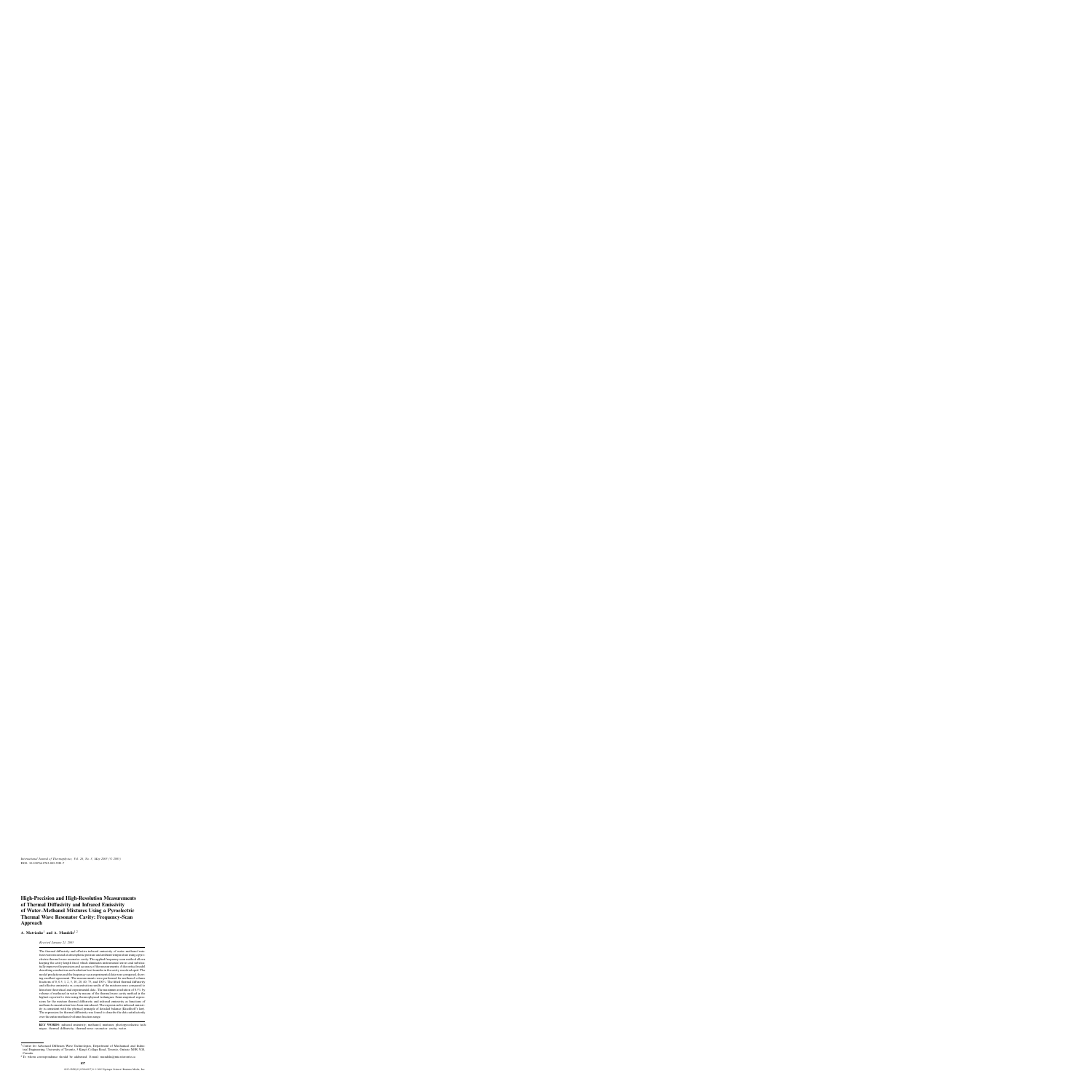## **1. INTRODUCTION**

The thermophysical properties of liquids and liquid mixtures play a fundamental role in a wide spectrum of industrial processes. Among other mixtures, water–alcohol solutions are of special interest, mostly in chemical, food, and environmental applications. Up to now, a variety of techniques have been employed for the measurement of the thermal diffusivity of alcohols and water–alcohol mixtures [1–14]. Photon correlation spectroscopy has been used in measurements of pure alcohols and their binary mixtures [1, 2]. The thermal diffusivity of different kinds of water mixtures including those with alcohols has been investigated by the laserinduced thermal grating technique [3, 4]. Thermal lens spectroscopy has been applied to the measurement of some alcohols and their water mixtures [5]. The thermal diffusivity of various alcohols has been measured using photoacoustic detection [6, 7]. Overall, the lowest concentration of alcohol in water measured in the aforementioned works was always greater than 10% v/v. More recently, photopyroelectric methods have been successfully employed for accurate and precise measurements of thermal diffusivity [8–13]. A common application of these techniques lies in monitoring the behavior of the thermal-wave field generated in a liquid using photopyroelectric sensors.

Since the introduction of the thermal-wave resonator cavity (TWRC) [14], this experimentally simple photothermal technique and its various modifications have become increasingly popular for high precision thermal-diffusivity measurements in liquids. Its high sensitivity to the thermal diffusivity of the intracavity sample relies on the exponential dependence of the transmitted thermal-wave field on modulation frequency. The schemes for thermal-diffusivity evaluation via a TWRC usually involve fitting of the experimental data as a function of cavity length or modulation frequency. Recent applications of this technique to the water– methanol system [12] yielded thermal-diffusivity measurements up to 0.5% v/v concentration of methanol in water. However, the measurements of concentrations using the cavity scan mode [12] are limited by irreproducibility due to hysteresis in the moving (mechanical) parts of the measurement cell, which control cavity length.

Theoretically, polar liquid mixtures such as methanol in water exhibit anomalous behavior at a very low solvent concentration, as monitored by physicochemical methods [15]. To date there has been no reported thermophysical method accurate enough to study the thermal transport property (i.e., thermal diffusivity) of very low concentration mixtures. The main goal of the present study is to develop a sensitive ultrahigh resolution technique for thermal-diffusivity measurements of water–alcohol mixtures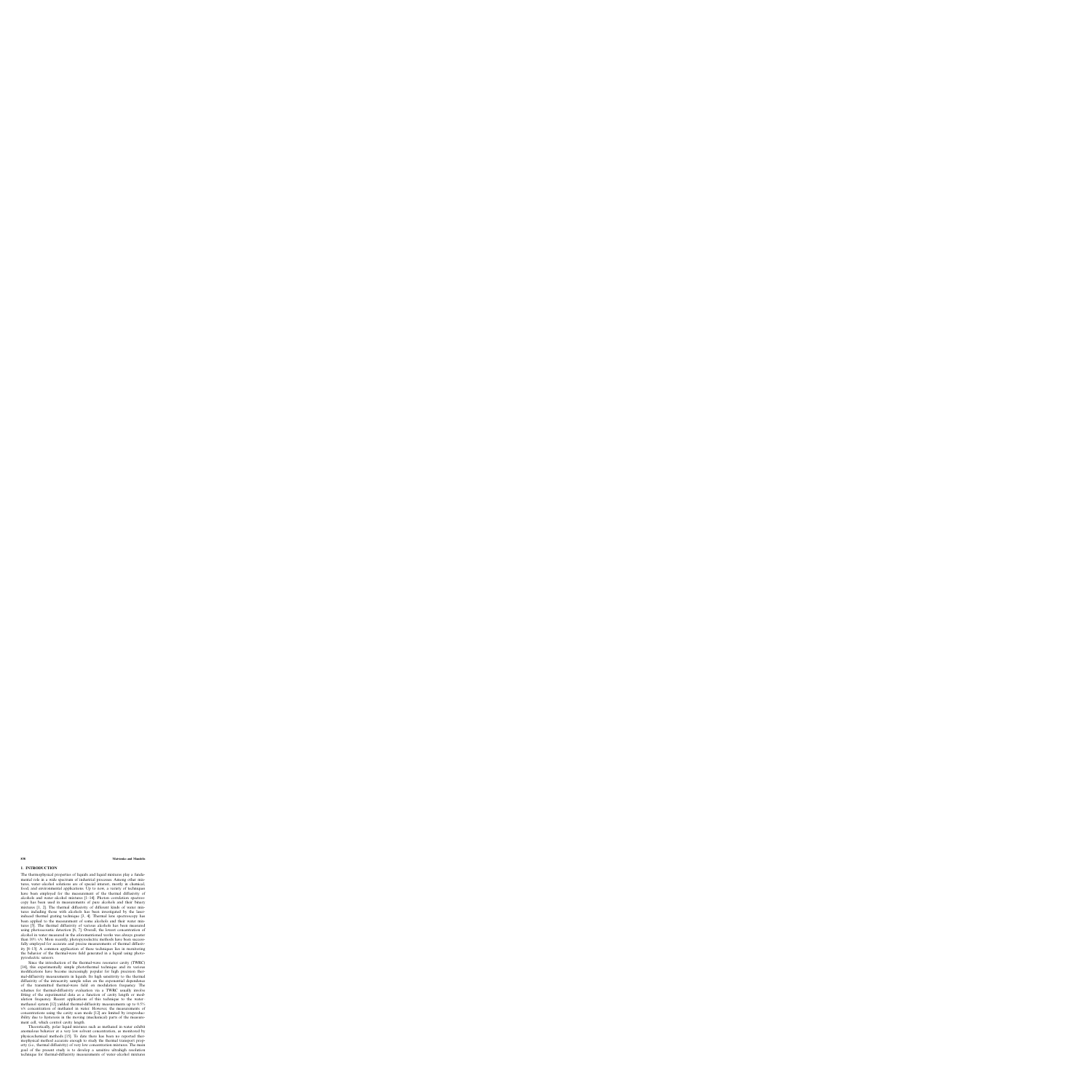at low concentrations. In terms of future applications, environmental pollution concerns require the introduction of simple, robust, inexpensive sensors, which can monitor water quality in remote locations in real time. The proposed system can eventually be implemented into a self-contained *in situ* liquid pollution monitor.

## **2. THEORETICAL MODEL**

The sideways cross section of a thermal-wave cavity scheme is presented in Fig. 1. The aluminum film converts the optical energy of the modulated laser beam into thermal waves. The induced temperature oscillations are conducted and radiated into the liquid and detected by the pyroelectric sensor (PVDF film).

The temperature field inside every element of the cavity can be described by the one-dimensional heat conduction equation:

$$
\frac{\partial^2}{\partial x^2} T(x,t) - \frac{1}{\alpha} \frac{\partial}{\partial t} T(x,t) = -\frac{1}{k} q(x,t)
$$
 (1)

where q is the heat source density  $[W \cdot m^{-3}]$ ,  $\alpha$  is the thermal diffusivity of the material  $[m^2 \tcdot s^{-1}]$ , and k is the thermal conductivity  $[W \cdot m^{-1} \cdot K^{-1}]$ . Taking the Fourier transform with appropriate boundary conditions results in the angular frequency  $(\omega)$ -dependent thermal-wave equation:





**Fig. 1.** Thermal-wave cavity scheme.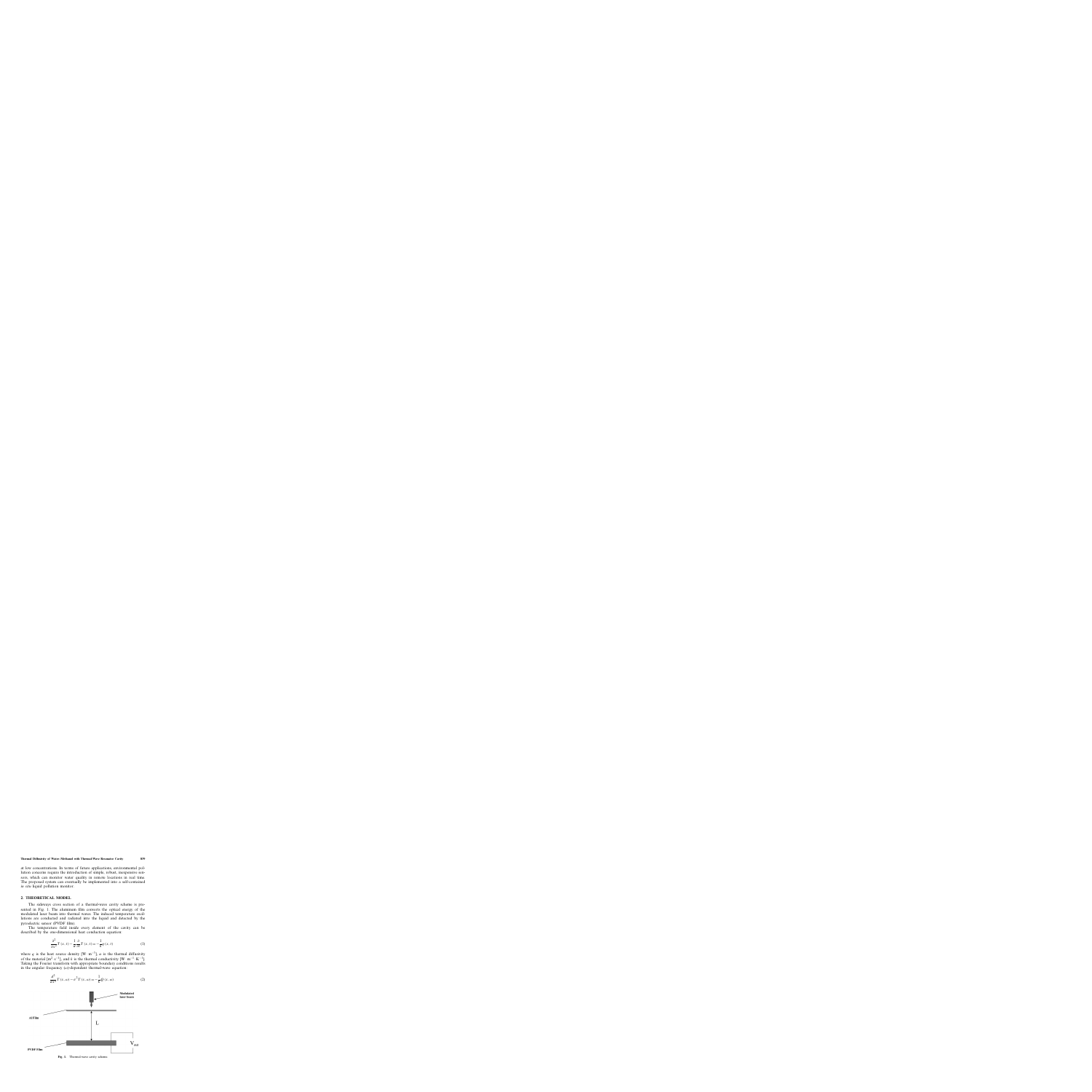where

$$
\sigma = (1+i)\sqrt{\omega/2\alpha} \tag{3}
$$

The parameter  $\sigma$  has the units of m<sup>-1</sup> and the physical meaning of a dispersive complex wave-number element.

The equation for each layer of the system (Fig. 2) in the absence of a heat source can be written as

$$
\frac{d^2}{dx^2}T_n(x,\omega)-\sigma_n^2T_n(x,\omega)=0
$$
\n(4)

where the parameter  $\sigma_n$  (Eq. (3)) includes the thermal diffusivity  $\alpha_n$  of the n-th layer. Comparison of the simple thermal-wave model [16], which takes into account only conduction heat transfer in the cavity, with experimental results shows that the model is unable to describe the signals obtained from the cavity filled with water. To improve this model, we took into account radiation heat transfer inside the cavity. The radiation heat transfer flux  $F_{IR}$  at the aluminum film-water interface into the cavity can be written as

$$
F_{\rm IR} = \sigma_{\rm SB} \varepsilon_{\rm w} T_{\rm w}^4 (L_{\rm s}, \omega) \tag{5}
$$

where  $\sigma_{SB} = 5.67 \times 10^{-8} \,\mathrm{W \cdot m^{-2} \cdot K^{-4}}$  is the Stefan–Boltzmann constant and  $0 \le \varepsilon_w \le 1$  is the spectrally averaged infrared emissivity of water.  $T_w$  is the water temperature at the boundary  $L_s$ , which includes a small oscillating component at angular frequency  $\omega$ . In other words, the temperature is the sum of d.c. and a.c. components. The a.c. temperature is much smaller than the d.c. temperature, so the temperature expression can be linearized as follows:

$$
T_{\rm w}(t) = T_{\rm wdc} + T_{\rm wac} \exp(i\omega t)
$$
  
\n
$$
T_{\rm w}^{4}(t) = [T_{\rm wdc} + T_{\rm wac} \exp(i\omega t)]^{4} \approx T_{\rm wdc}^{4} + 4T_{\rm wdc}^{3} T_{\rm wac} \exp(i\omega t)
$$
\n(6)

The a.c. component of infrared flux in the liquid layer becomes

$$
F_{\rm IR} \approx 4\sigma_{\rm SB}\varepsilon_{\rm w} T_{\rm wdc}^3 T_{\rm wac} \equiv H T_{\rm wac} \tag{7}
$$

From this point on, we consider only a.c. components of temperature and flux omitting the *ac* subscript. The boundary conditions across and in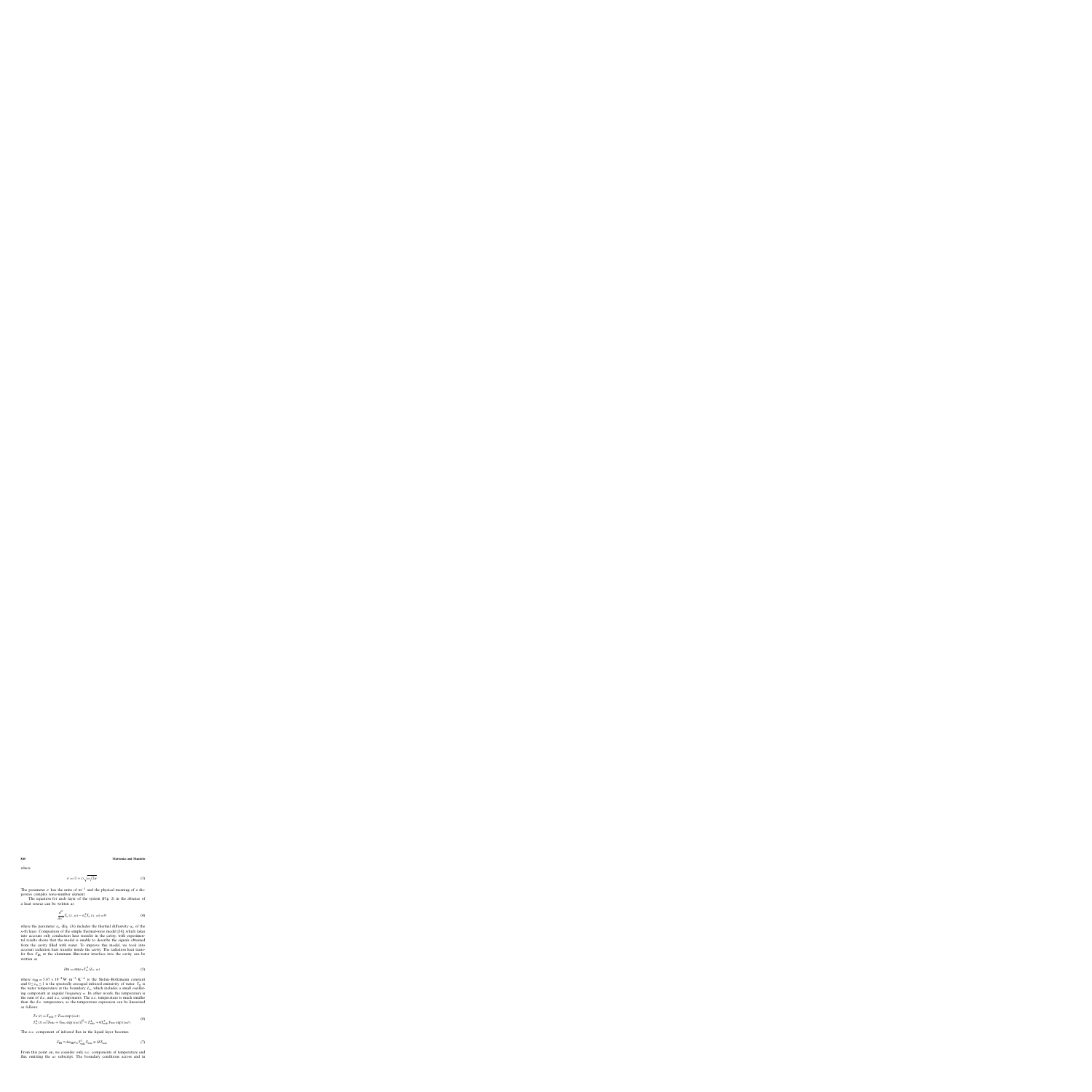

**Fig. 2.** Schematic geometry of the thermal-wave resonant cavity (TWRC) used in this work.

between the various layers S, W, P, T (Fig. 2) and at the exterior boundaries can be written as

- (a)  $-k_s \frac{dT_s}{dr}$  $\frac{d}{dx}$  $\Big|_{x=0}$  $=\frac{I_0}{2}$
- (b)  $T_s(L_s) = T_w(L_s)$

$$
\text{(c)} \qquad k_{\text{s}} \left. \frac{d T_{\text{s}}}{d x} \right|_{x=L_{\text{s}}} = k_{\text{w}} \left. \frac{d T_{\text{w}}}{d x} \right|_{x=L_{\text{s}}} - H T_{\text{w}} \left( L_{\text{s}} \right)
$$

(d) 
$$
T_w (L_s + L_w) = T_p (L_s + L_w)
$$

$$
\begin{array}{ll}\n\text{(e)} & k_{\text{w}} \left. \frac{d \mathcal{T}_{\text{w}}}{d x} \right|_{x=L_{\text{s}}+L_{\text{w}}} = k_{\text{p}} \left. \frac{d \mathcal{T}_{\text{p}}}{d x} \right|_{x=L_{\text{s}}+L_{\text{w}}} + H_{e} \mathcal{T}_{\text{w}} \left( L_{\text{s}} \right)\n\end{array} \tag{8}
$$

(f) 
$$
T_p(L_s + L_w + L_p) = T_t(L_s + L_w + L_p)
$$

(g) 
$$
k_p \frac{dT_p}{dx}\Big|_{x=L_s+L_w+L_p} = k_t \frac{dT_t}{dx}\Big|_{x=L_s+L_w+L_p}
$$
  
\n(h)  $k_t \frac{dT_t}{dx}\Big|_{x=L_s+L_w+L_p+L_t} = 0$ 

It is obvious that the infrared (radiative) heat flux emitted at the aluminum film-water ("incidence") interface into the cavity, i.e., at the location  $L = L_s$  (Eq. (8c)), can reach the opposite boundary at  $L = L_s + L_w$  (Eq. (8e)) with no losses only if it is fully re-absorbed and re-emitted across the intermediate fluid layer. This may be possible for liquids with a very high infrared absorption coefficient combined with a very high emissivity, such as water [17–20]. For other liquids, for example, water–alcohol mixtures, which have a lower absorption coefficient (Fig. 3), the infrared flux

 $(9)$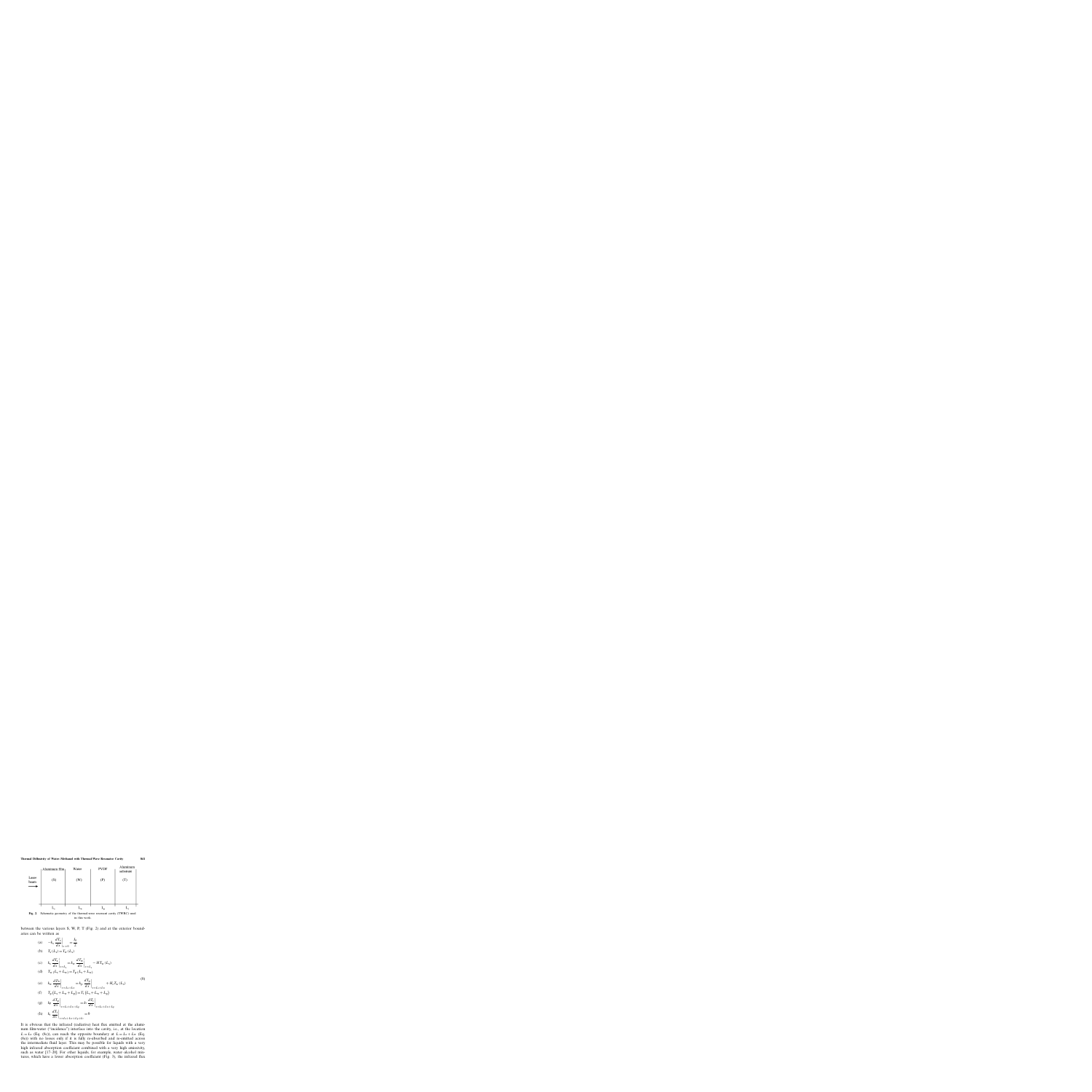

**Fig. 3.** Infrared absorption coefficient for water and methanol (From Ref. [17]).

emitted at the incidence interface can only be partly absorbed by the fluid due to weaker absorption. In a manner similar to the definition of the heat transfer coefficient  $H$  at the incidence interface of the cavity, Eq. (7), we introduce the effective heat transfer coefficient  $H<sub>e</sub>$  at the opposite interface in the form of an optical Beer–Lambert function, which takes into account this absorption in Eq. (8e):

$$
H_{\rm e} = 4\sigma_{\rm SB}\varepsilon_{\rm w}T_{\rm wdc}^3\exp(-\Delta\beta L_{\rm w})\tag{9}
$$

Here  $\Delta\beta$  is the difference between the spectrally averaged (mean) absorption coefficient of water,  $\beta_w$ , and that of the liquid mixture,  $\beta_m$ .

$$
\Delta \beta = \beta_{\rm w} - \beta_{\rm m} \tag{10}
$$

Solving the system of four equations (Eq. (4)) in regions S, W, P, T (Fig. 2), subject to boundary conditions (Eq. (8)), results in a thermalwave distribution expression for each layer. Finally, the relation between the modulated temperature of the PVDF film and the measured signal can be expressed as

$$
V(\omega) = S(\omega) \frac{1}{L_{\rm p}} \int_{L_{\rm p}} T_{\rm p}(x, \omega) dx
$$
 (11)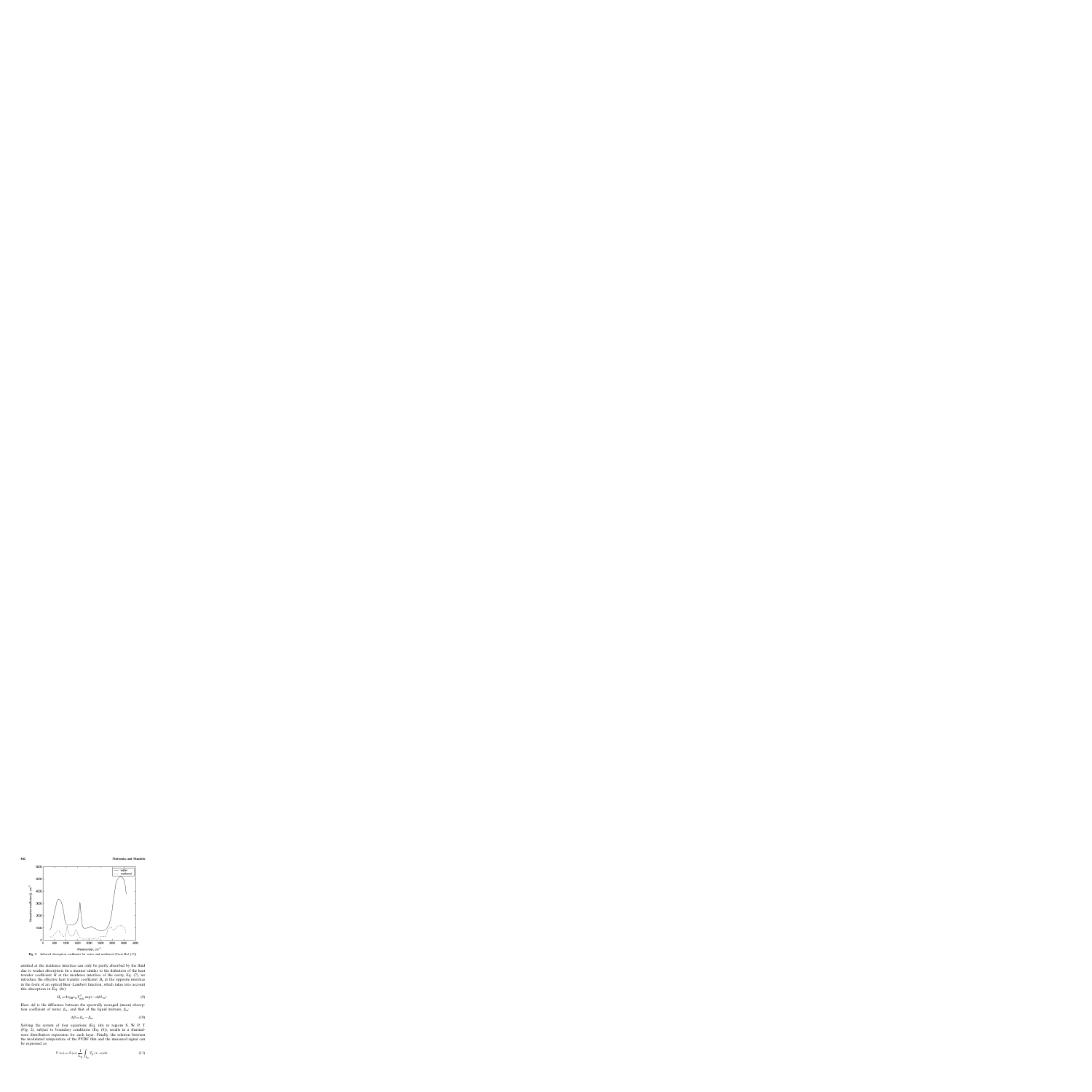where  $S(\omega)$  is an instrumental transfer function factor. The expression for the PVDF signal thus becomes

$$
V(\omega) = \frac{S(\omega) \frac{2l_0}{k_{\rm w}\sigma_{\rm w}\sigma_{\rm p}} \left(1 - e^{-L_{\rm p}\sigma_{\rm p}}\right) \left(Y_{\rm tp} + X_{\rm tp}e^{-L_{\rm p}\sigma_{\rm p}}\right) \left[\left(1 - e^{-2L_{\rm w}\sigma_{\rm w}}\right) \frac{H_{\rm e}}{k_{\rm p}\sigma_{\rm p}} + 2b_{\rm wp}e^{-L_{\rm w}\sigma_{\rm w}}\right]}{\left(1 - e^{-2L_{\rm s}\sigma_{\rm s}}\right) \left[\frac{H}{k_{\rm w}\sigma_{\rm w}}\left\{\left(1 - e^{-2L_{\rm w}\sigma_{\rm w}}\right)Q_{\rm tp} + \left(1 + e^{-2L_{\rm w}\sigma_{\rm w}}\right) b_{\rm wp}P_{\rm tp}\right\} - \frac{2H_{\rm e}}{k_{\rm w}\sigma_{\rm w}}e^{-2L_{\rm w}\sigma_{\rm w}}P_{\rm tp}\right] + b_{\rm wp}P_{\rm tp}Q_{\rm sw} + Q_{\rm tp}P_{\rm sw}}\tag{12}
$$

where

$$
\sigma_j = (1+i)\sqrt{\omega/2\alpha_j},
$$
  
\n
$$
b_{ij} = \frac{k_i \sigma_i}{k_j \sigma_j},
$$
  
\n
$$
X_{ij} = (1-b_{ij}) + (1+b_{ij}) e^{-2L_i \sigma_i},
$$
  
\n
$$
Y_{ij} = (1+b_{ij}) + (1-b_{ij}) e^{-2L_i \sigma_i},
$$
  
\n
$$
P_{ij} = (Y_{ij} + X_{ij} e^{-2L_j \sigma_j}),
$$
  
\n
$$
Q_{ij} = (Y_{ij} - X_{ij} e^{-2L_j \sigma_j}).
$$
\n(13)

The instrumental factor  $S(\omega)$  can be experimentally normalized out by taking the ratio of the cavity signal to the photopyroelectric signal produced by direct laser light incident on the PVDF sensor. The analytical expression for the voltage in this case can be strictly derived just by putting  $L_w = 0$ ,  $L_s = 0$ ,  $H = 0$ , and  $H_e = 0$  in Eq. (12). The thermal diffusivity of the liquid can be easily obtained by fitting the theory to the ratio of the experimental data of the measured PVDF signals for these two configurations.

## **3. EXPERIMENTAL METHODOLOGY**

The experimental TWRC setup was designed for the measurement of thermal diffusivity of liquid samples (Fig. 4). It consisted of the measurement cell (Fig. 4b), a diode laser ( $\lambda = 809.6$  nm), a laser controller (Coherent, Model 6060), and a lock-in amplifier (Stanford Research Systems SR830). The intensity of the laser light was modulated using the internal oscillator of the lock-in amplifier. The laser beam was incident on  $100 \mu$ m-thick aluminum film, which converted the optical waves to thermal waves propagating through the liquid sample. A pyroelectric film (Measurement Specialties, Inc.  $52 \mu$ m-thick Ni–Al PVDF film) detected the temperature oscillations and produced the output signal measured by the lock-in amplifier. The design involves fixed dimensions of the cavity length for obtaining reproducible measurements with various types of liquid solutions.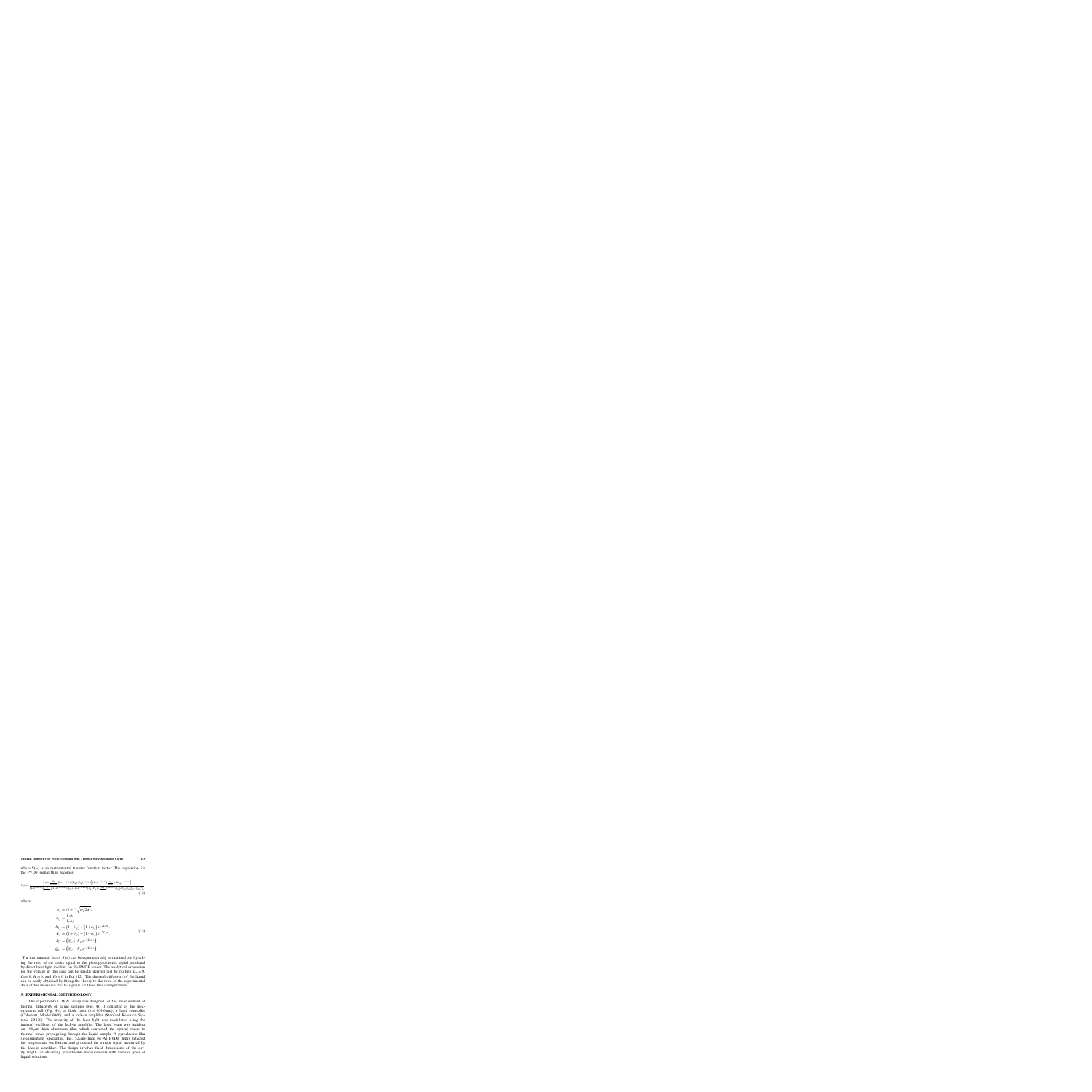

**Fig. 4.** Experimental setup: (a) schematic cross section; (b) actual sensor.

Software appropriate for automation of the experimental system was also developed using Matlab tools in order to control the experimental devices and collect data. In this manner data could be obtained and results viewed in real time. It was important to choose the optimal value of cavity length for thermophysical measurements of fluid mixtures. The shorter the cavity length, the better the output signal. At the same time, however, it was necessary to provide enough intracavity space in order to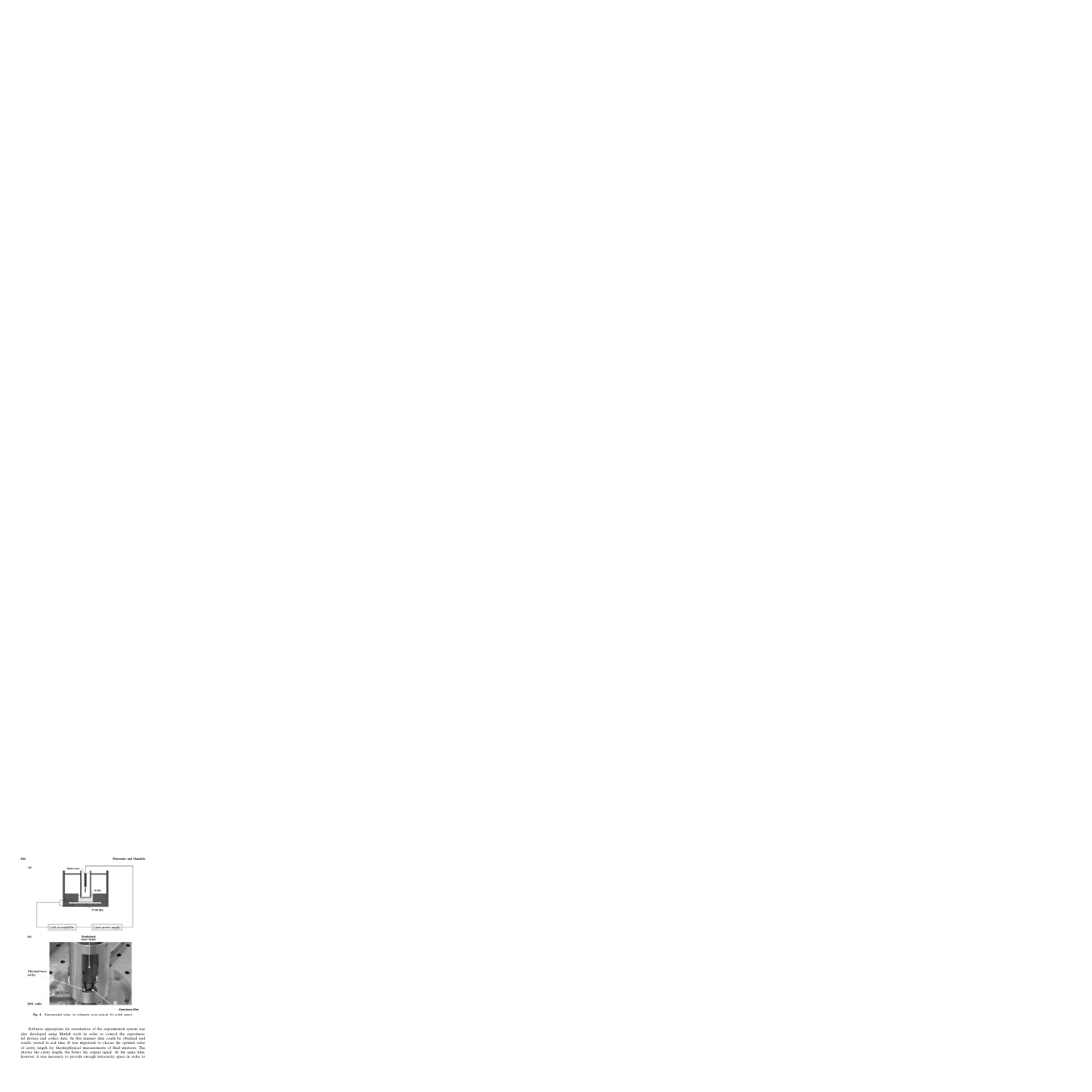extricate the liquid sample from the cavity with a pipette and introduce fresh liquid. The main requirement in experiments with a series of water mixtures was that the nickel–aluminum electrode coating of the PVDF element should not oxidize in order to keep the experimental transfer function constant throughout the entire set of measurements. So the measurement cell was constructed taking into account the need to change the sample without moving the cavity walls. In this study, we used a cavity length  $L=0.6$  mm for the water mixture measurements.

Frequency-scan measurements with the thermal-wave cavity filled with air were performed. The thermal diffusivity of air is well known, so these experimental data were fitted to the theoretical expression (Eq. (12)), in order to determine the length of the cavity and unknown thermal properties of the materials used in the cavity construction, i.e., the thermal diffusivity and thermal conductivity of aluminum foil, aluminum substrate, and pyroelectric film (Table I). The comparison between the experimental data and the curves calculated for air using the fitted parameters is shown in Fig. 5. Here, cavity length  $L=0.6$  mm, thermal diffusivity of air  $\alpha = 2.18 \times$  $10^{-5}$  m<sup>2</sup>·s<sup>-1</sup>, and thermal conductivity of air  $k = 2.62 \times 10^{-2}$  W·m<sup>-1</sup>·K<sup>-1</sup>. It can be seen that the curves calculated according to simple conduction and combined conduction-radiation theory coincide, so the radiation component can be omitted in the case of an air sample. This is so because the infrared emissivity of polished aluminum is very low ( $\varepsilon \approx 0.038{\text -}0.06$ ) [19]; therefore, radiation heat transfer in the cavity is very weak and consequently the radiation heat transfer coefficients  $H$  and  $H<sub>e</sub>$  in Eq. (12) become negligible. As discussed earlier, the instrumental factor was normalized out by taking the ratio of the cavity signal to the photopyroelectric signal produced by direct laser light incident on the PVDF sensor. The fitted parameters were further used as known values in the determination of the thermal diffusivity of the liquid samples.

Frequency-scan experiments with distilled water samples were then performed. It was found that the accuracy of the measurements is considerably affected by a number of factors, such as the flatness of the aluminum film, the thermal properties of materials (actually obtained by air

|                    |                      | $\alpha$ (m <sup>2</sup> ·s <sup>-1</sup> ) k (W·m <sup>-1</sup> ·K <sup>-1</sup> ) |
|--------------------|----------------------|-------------------------------------------------------------------------------------|
| Aluminum film      | $8.7 \times 10^{-5}$ | 28                                                                                  |
| <b>PVDF</b>        | $7.6 \times 10^{-8}$ | 0.19                                                                                |
| Aluminum substrate | $8.4 \times 10^{-5}$ | 104                                                                                 |

**Table I.** Fitted Thermal Properties of Materials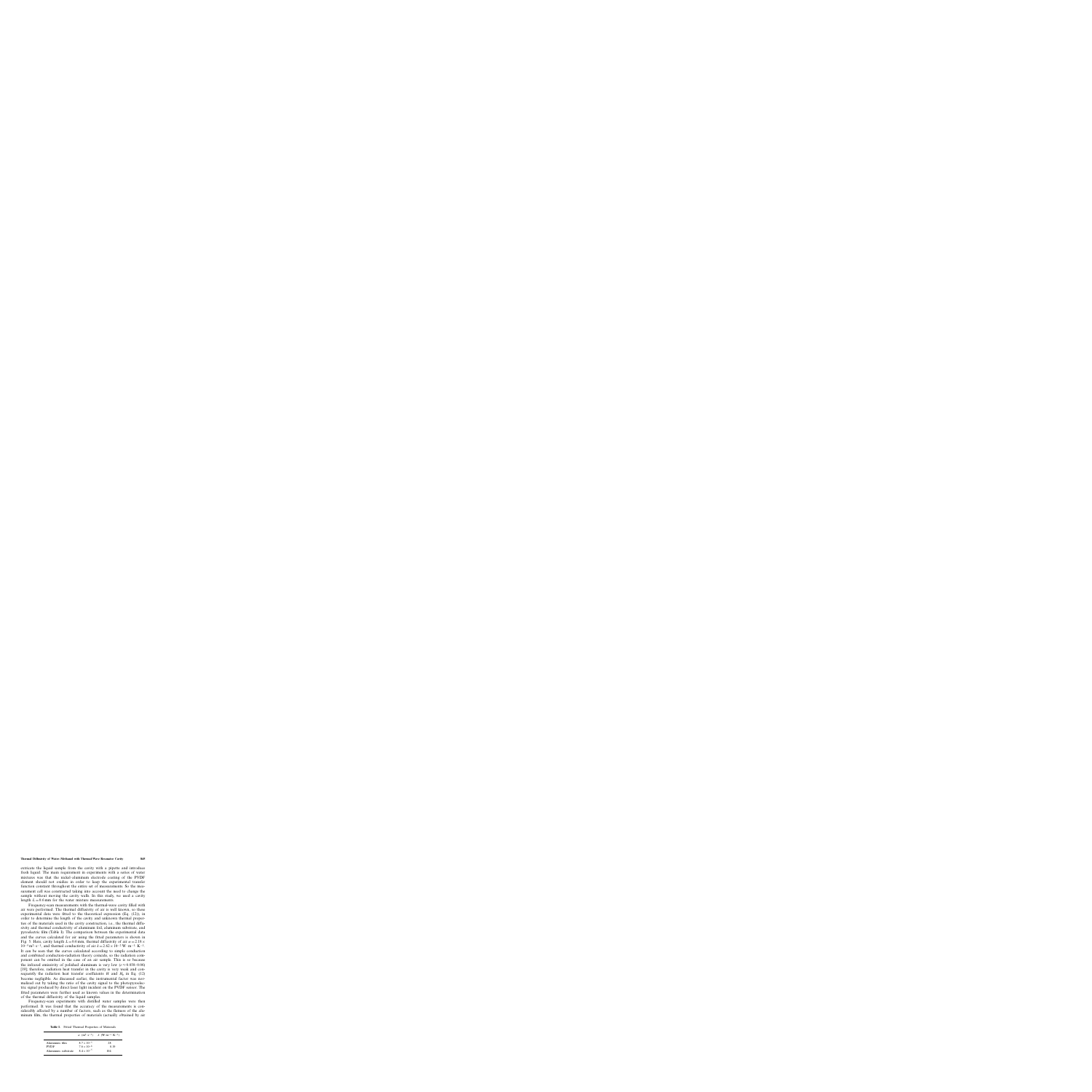

**Fig. 5.** Experimental and theoretical curves versus the square root of modulation frequency at the cavity length  $L = 0.6$  mm. Sample: Air; (a) amplitude ratio; (b) phase difference.

data fitting) used for setup construction, and especially the fluctuations of ambient temperature. To ensure adequate temperature control, the setup was equipped with a thermocouple, which monitored the mean d.c. temperature of the sample during the measurements. This temperature did not exceed  $3^{\circ}$ C above the ambient temperature throughout the entire set of measurements. Taking into account the relatively high thermal diffusivity of water, one can deduce that the d.c. temperature gradient over the full cavity length was very small. According to simple theoretical estimations [21] the maximum a.c. temperature amplitude, obviously located on the upper side of the aluminum film-liquid interface (Fig. 1), did not exceed  $0.15\,^{\circ}\text{C}$ . These conditions make the temperature stability of the experiment very reliable. The experiments were sensitive to surrounding vibrations, perhaps due to the piezoelectric properties of PVDF; therefore, the most sensitive measurements were carried out only after hours in the absence of other laboratory personnel. To test the absence of piezoelectric contributions from our measurements at signal levels characteristic of the PVDF response to laser photothermal excitation, frequency-scanned signals obtained with the cavity in air and under direct light incidence on the PVDF sensor were found to exhibit purely thermal-wave (pyroelectric) character. This fact, coupled with the apparent absence of microphonic response from the sensor, was taken as proof of purely pyroelectric behavior. It is, however, possible that the signal baseline noise level was limited by residual piezoelectric noise. Other important quality factors include water purity and oxidation condition of the PVDF sensor. Oxidation of its metal layer in contact with the fluid reduces the lifetime of the film and affects the signal substantially.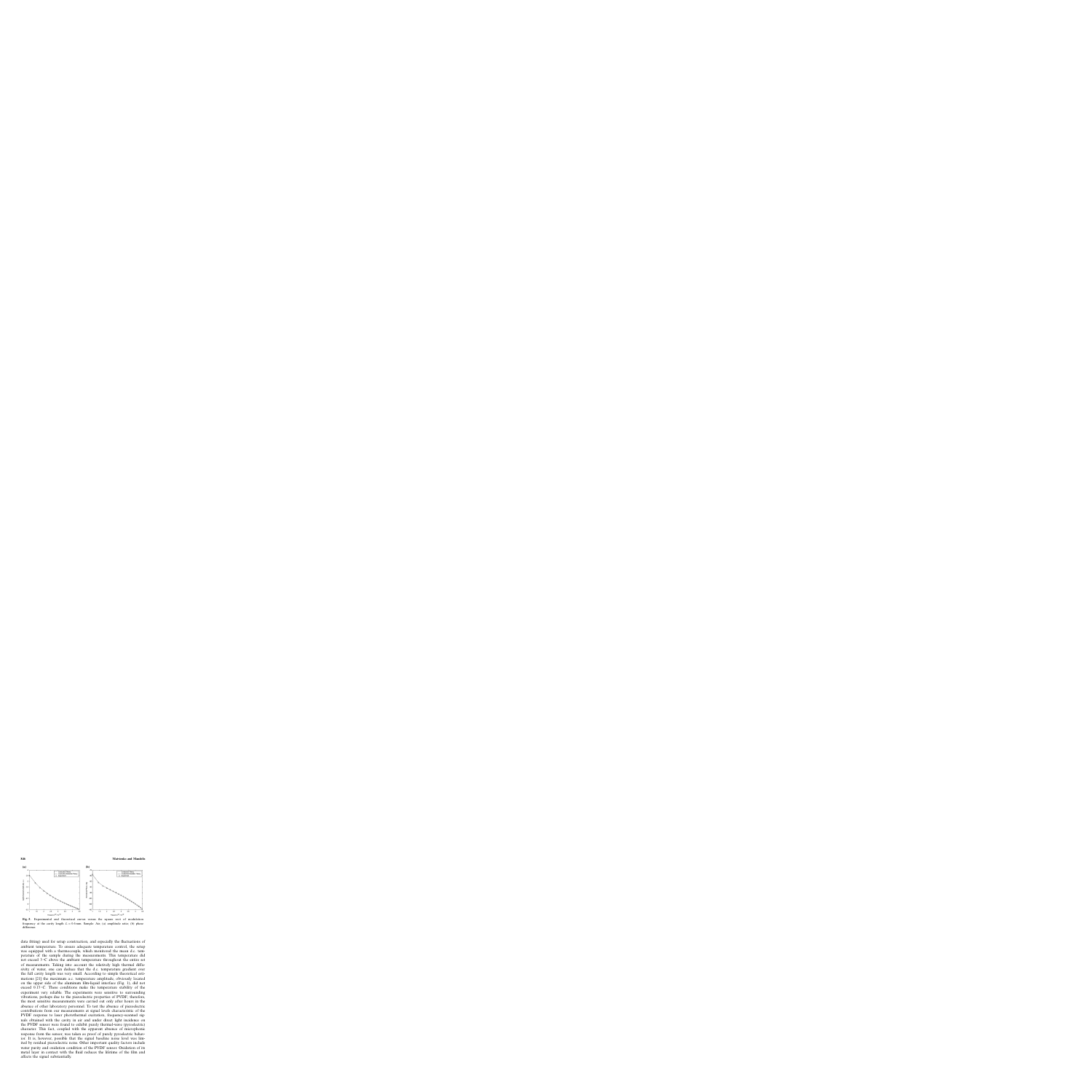

**Fig. 6.** Experimental and theoretical curves versus the square root of modulation frequency at the cavity length  $L = 0.6$  mm. Sample: Water; (a) amplitude ratio; (b) phase difference.

Typical frequency-scan results for pure distilled water are presented in Fig. 6. Here, the cavity length  $L = 0.6$  mm, heat transfer coefficient  $H = H<sub>e</sub> = 5.3 \text{ W} \cdot \text{m}^{-2} \cdot \text{K}^{-1}$ , thermal diffusivity of water  $\alpha = 1.430 \times$  $10^{-7}$  m<sup>2</sup>·s<sup>-1</sup>, thermal conductivity of water  $k = 0.603$  W $\cdot$ m<sup>-1</sup>·K<sup>-1</sup>, and the thermal properties of the cavity materials are presented in Table I. Unlike the straight-line behavior predicted by a purely conductive mechanism [14], the amplitude and phase saturate beyond a certain modulation frequency, as the thermal diffusion depth decreases and radiation heat transfer across the cavity starts to dominate. The water layer adjacent to the incidence interface becomes the main source of radiation heat flux, since the water infrared emisivity coefficient is  $\varepsilon_{w} \approx 0.96$  to 0.99 [19, 20], which is much higher than that of polished aluminum. The developed model is in excellent agreement with the experimental data. Here again, the instrumental factor was normalized out in the usual manner. Examples of frequency-scan results for various cavity lengths are shown in Fig. 7. The larger the cavity length, the smaller the conduction heat flux reaching the sensor. As a result, the radiation component starts to dominate at lower frequencies. The amplitude and phase become frequency independent horizontal lines in this region, which confirms the absence of a frequency-dependent conduction mechanism.

Frequency-scan experiments with water–methanol mixtures of various concentrations were subsequently performed. The main issue for the optimization of measurement precision in these experiments was the reproducibility of the measurements, especially at very low methanol concentrations. Figures 8a and b depict the results of frequency scans for mixtures of several concentrations. Two consecutive measurements of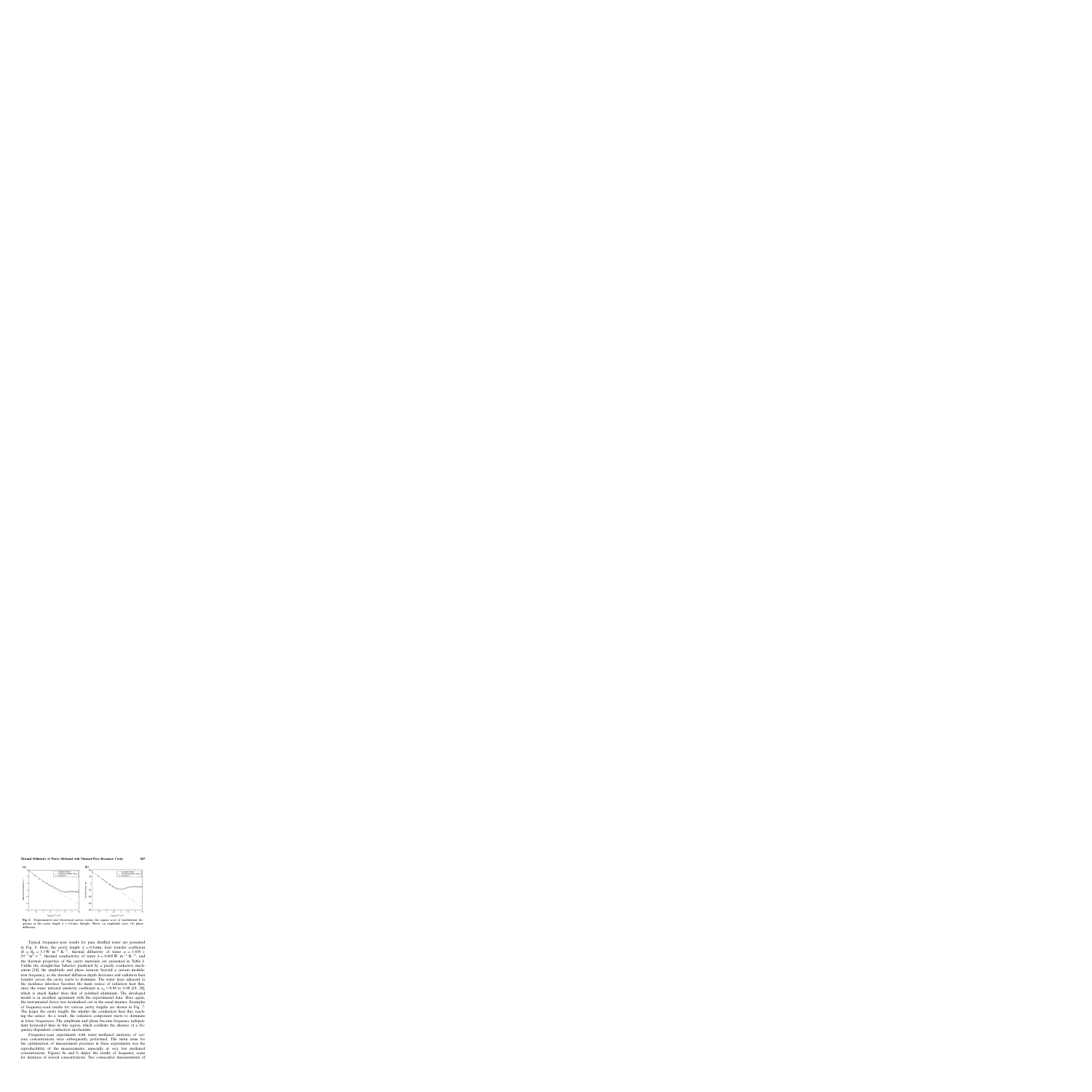

**Fig. 7.** Frequency scans for water for different cavity lengths, (a) amplitude and (b) phase.



**Fig. 8.** Frequency-scan amplitudes (a, c) and phases (b, d) for water–methanol mixtures of different concentrations. Curves (c, d) are a subset of (a, b) corresponding to low concentrations.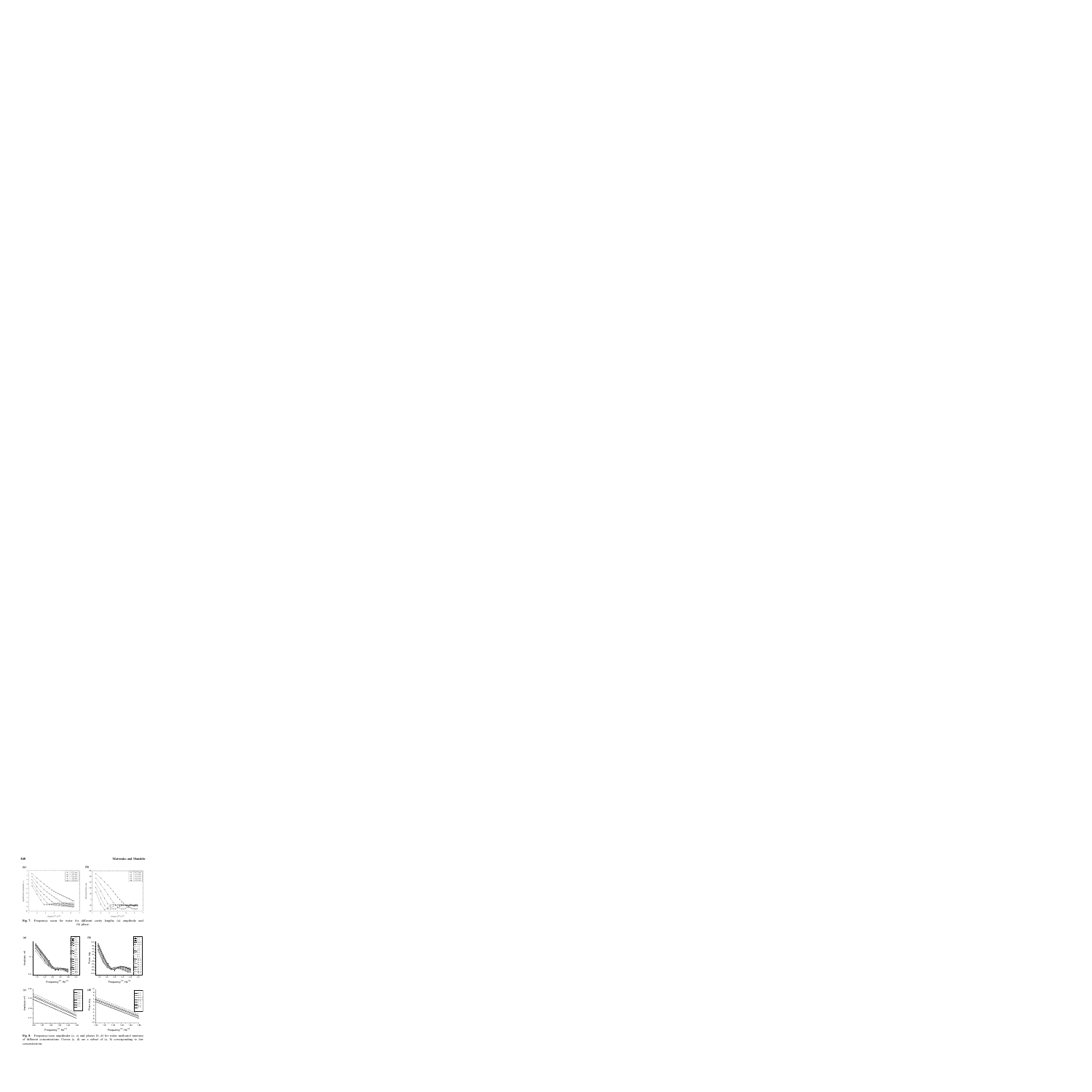the same concentration were performed for every mixture to show the reproducibility and ensure that the difference between the curves of the same concentration does not exceed the difference due to concentration change, especially for the low concentration region. Results for the concentration range  $0-2\%$  v/v are presented in Fig. 8c and d. In these figures, only the part of the curves in the frequency range 3.24–3.42 Hz is shown to enhance resolution. The figures show the good reproducibility of the measurements and the excellent resolution of the TWRC sensor for concentrations as low as  $0.5\%$  v/v of methanol in water, which becomes the lowest resolved mixture concentration in the frequency-scan measurements. In conclusion, the highest possible resolution of the method is 0.5% v/v concentration, which is actually the same as the lowest measured mixture concentration reported in the literature using the same type of sensor [12]. Although the system resolution to low concentrations of methanol in water remains the same as the earlier work from this laboratory, the cavity-length-scan method used by those authors [12] is not optimal for precise measurements of a series of mixtures involving ultralow concentrations. Differences in a cavity length on the order of  $10 \mu m$ during sequential measurements lead to a significant shift in the output signal ( $\sim$ 5–10%), which may dominate differences due to concentration changes. The frequency-scan method and the cell design applied in this work allow keeping the cavity length fixed throughout measurements of an entire series of mixtures, which eliminates instrumental cavity-length errors and substantially improves measurement precision and accuracy.

# **4. EFFECTIVE THERMAL DIFFUSIVITY OF WATER-METHANOL MIXTURES**

The thermal diffusivities of water–methanol mixtures were obtained by fitting the analytical model, Eqs. (12) and (13), to the frequency-scan data. The obtained diffusivity values vs. the concentration of mixtures at temperature  $T = 23^{\circ}$ C are presented in Fig. 9. The very good instrumental stability and the resulting excellent signal reproducibility are evident. However, the resolution does not exceed 0.5% v/v concentration due to the aforementioned limitations, such as temperature fluctuations, ambient vibrations, etc. It should be noted that our results using the TWRC method exhibit substantially higher mixture resolution  $(>0.5\%$  v/v) than the laser-induced thermal grating technique [3] ( $\geq$ 24% v/v).

An important issue in the investigation of thermal properties of mixtures is the theoretical prediction of thermal diffusivity profiles versus concentration. While numerous predictive methods have been proposed for the estimation of the thermal conductivity of liquid mixtures [22–26], only few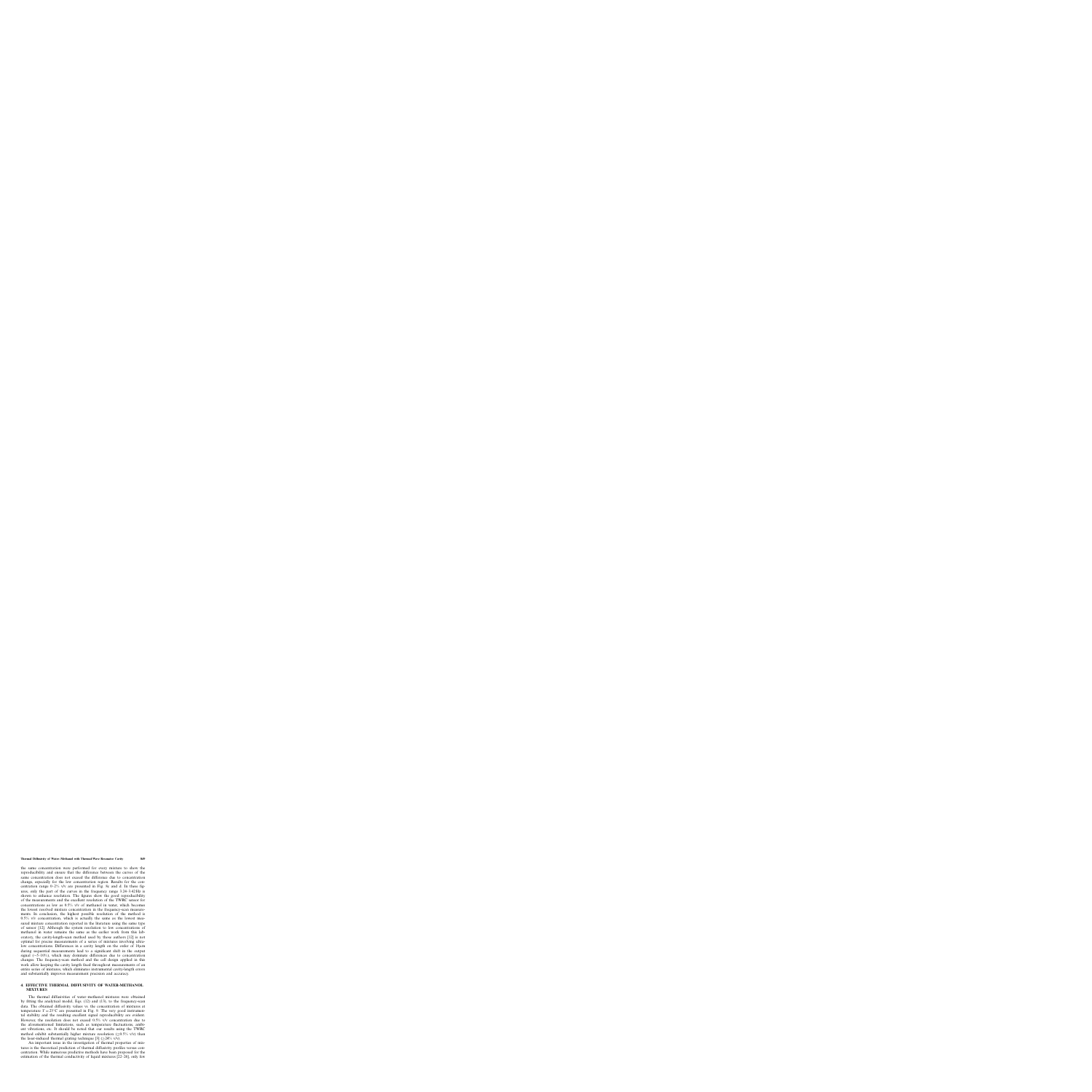

**Fig. 9.** (a) Thermal diffusivity versus concentration of methanol in water. (b) A subset of (a) corresponding to low concentrations. Continuous lines correspond to best fits to the modified Jordan correlation, Eq. (14).

correlations for thermal diffusivity are presented in the literature [13]. For instance, Ref. [13] uses the expression for the thermal conductivity of a series-mixing model [27] to describe the thermal conductivity of a fluid mixture. However, the abovementioned expression is only valid for granular (two-phase) solid-fluid materials in which thermal transport occurs perpendicular to the solid component/fluid component arrangement (minimum conductivity). Most popular among the thermal-conductivity predictive methods are empirical correlations, such as the harmonic model [22], the Jordan correlation [23, 24], and the characterization-factor model [24]. Other models, e.g., corresponding to equation-of-state principles [25] or to regression equations [26], require extensive mathematical treatment.

Figure 9 presents the comparison of the thermal-diffusivity profile measured in this study to a new empirical model based on the Jordan correlation [24] for thermal conductivity. The expression for the modified Jordan correlation can be written in the form:

$$
\alpha = \frac{k_1^{v_1} k_2^{v_2} \left\{ \exp\left(\gamma \left[k_1 - 3k_2\right]\right) \right\}^{v_1 v_2}}{v_1 \frac{k_1}{\alpha_1} + v_2 \frac{k_2}{\alpha_2}} \tag{14}
$$

where subscripts (1) and (2) stand for water and methanol, respectively;  $\gamma$ is an empirical constant;  $v_{1,2}$ ,  $\alpha_{1,2}$  and  $k_{1,2}$  are the volume fractions, thermal diffusivities, and thermal conductivities of the pure mixture components, respectively; and  $k_1 > k_2$ . Here we use the accepted relation between thermal conductivity, k, and thermal diffusivity,  $\alpha$ , of the liquid mixture:

$$
k = \alpha \rho c \tag{15}
$$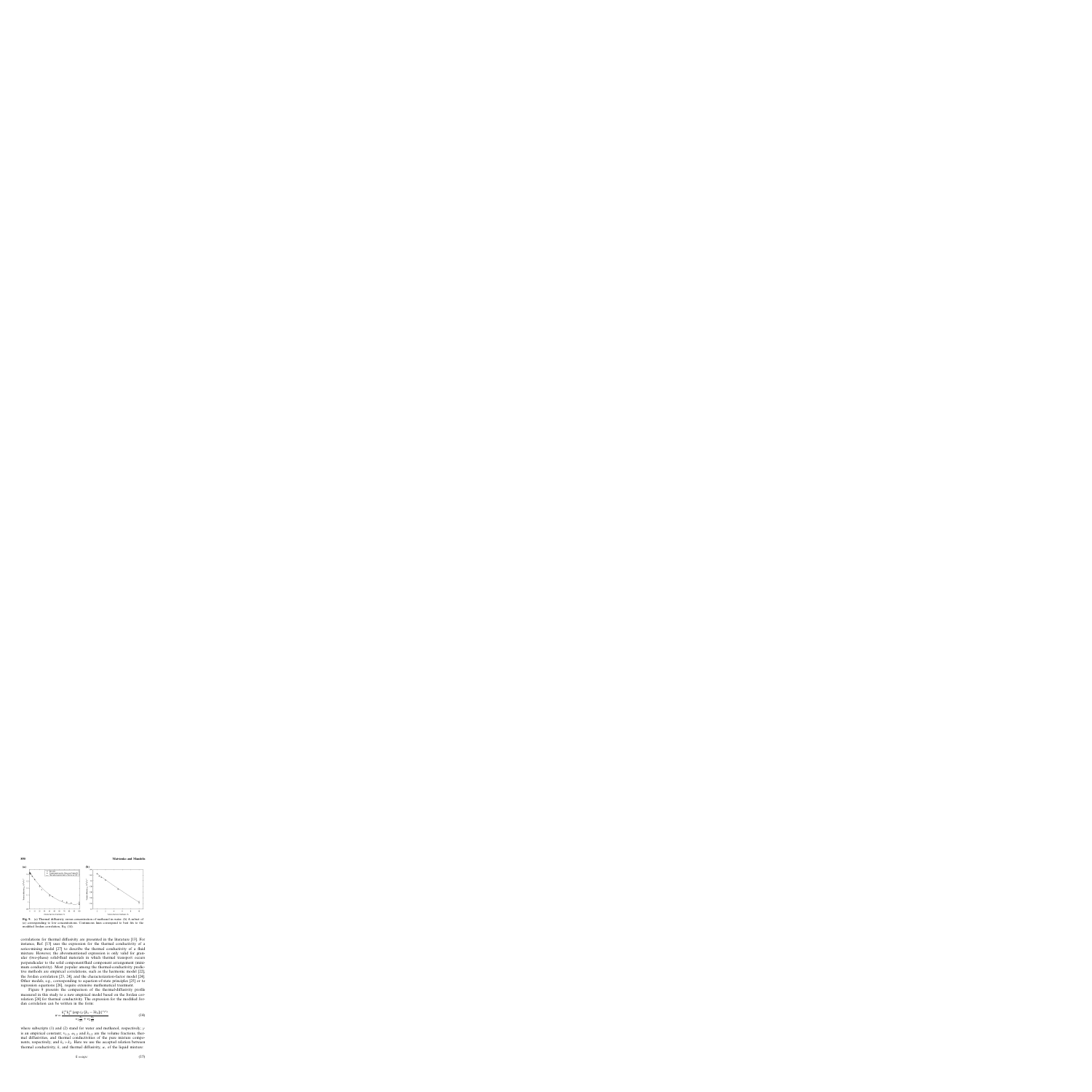where  $\rho$  is the density and c is the specific heat capacity at constant pressure of the mixture. A simple weighted additive law for the heat capacity per unit volume was also used in Eq. (14):

$$
\rho c = v_1 \rho_1 c_1 + v_2 \rho_2 c_2 = v_1 \frac{k_1}{\alpha_1} + v_2 \frac{k_2}{\alpha_2}
$$
\n(16)

where  $c_{1,2}$  and  $\rho_{1,2}$  correspond to the pure components of the mixture. Also, we use the volume fraction representation, instead of the mass fractions used in earlier reports [23, 24]. The modified Jordan correlation gives a very good approximation for our data, which can be seen in Fig. 9. Here, the thermal parameters of water  $\alpha_1 = (1.4252 \pm 0.0014) \times$  $10^{-7}$  m<sup>2</sup>·s<sup>-1</sup>,  $k_1 = 0.603$  W $\cdot$  m<sup>-1</sup>·K<sup>-1</sup>, thermal parameters of methanol  $\alpha_2 = (0.972 \pm 0.0075) \times 10^{-7} \,\text{m}^2 \cdot \text{s}^{-1}, \ k_2 = 0.210 \,\text{W} \cdot \text{m}^{-1} \cdot \text{K}^{-1}$ . In this case, the empirical constant  $\gamma$  was the only adjustable parameter and found to be  $7.43 \text{ m} \cdot \text{K} \cdot \text{W}^{-1}$  from the best fit to Eq. (14). It should be noted that the correlation described by Eq. (14) shows the best agreement to the data among all the empirical relations discussed above. In conclusion, Eq. (14) can adequately describe the thermal diffusivity of water–methanol mixtures over the full range  $0 \le v_2 \le 1$ .

## **5. EFFECTIVE EMISSIVITY OF WATER MIXTURES**

One of the unknown parameters in Eq. (12) is the infrared emissivity of a liquid sample  $\varepsilon_{w}$ . This parameter along with the difference in absorption coefficients between pure water and a mixture defines the radiation heat transfer coefficient H<sub>e</sub>, W · m<sup>-2</sup> · K<sup>-1</sup>, (Eq. (9)). The actual emissivity value of liquids is an experimentally difficult parameter to measure. For pure water the emissivity is well known [19, 20], while few reports on the emissivity of hydrocarbons exist in the literature [28, 29]. Instead, it is common to assume the emissivity coefficient of alcohols to be close to that of water and to range between 0.9 and 1.0 [28–30]. In this study, we define the effective emissivity as a Beer–Lambert function:

$$
\varepsilon_{\rm e} = \varepsilon_{\rm w} \exp(-\Delta \beta L_{\rm w}),\tag{17}
$$

with  $\Delta\beta$  given by Eq. (10). The effective emissivity reflects the change in the radiative heat flux reaching the bottom of a thermal-wave cavity filled with a water–alcohol mixture compared to that filled with pure water. Figure 10 is a plot of the effective emissivity of water–methanol mixtures as a function of methanol concentration obtained using the fitting of the experimental data set to the conduction-radiation thermal-wave cavity theory, Eq. (12). The infrared absorption coefficient of methanol is less than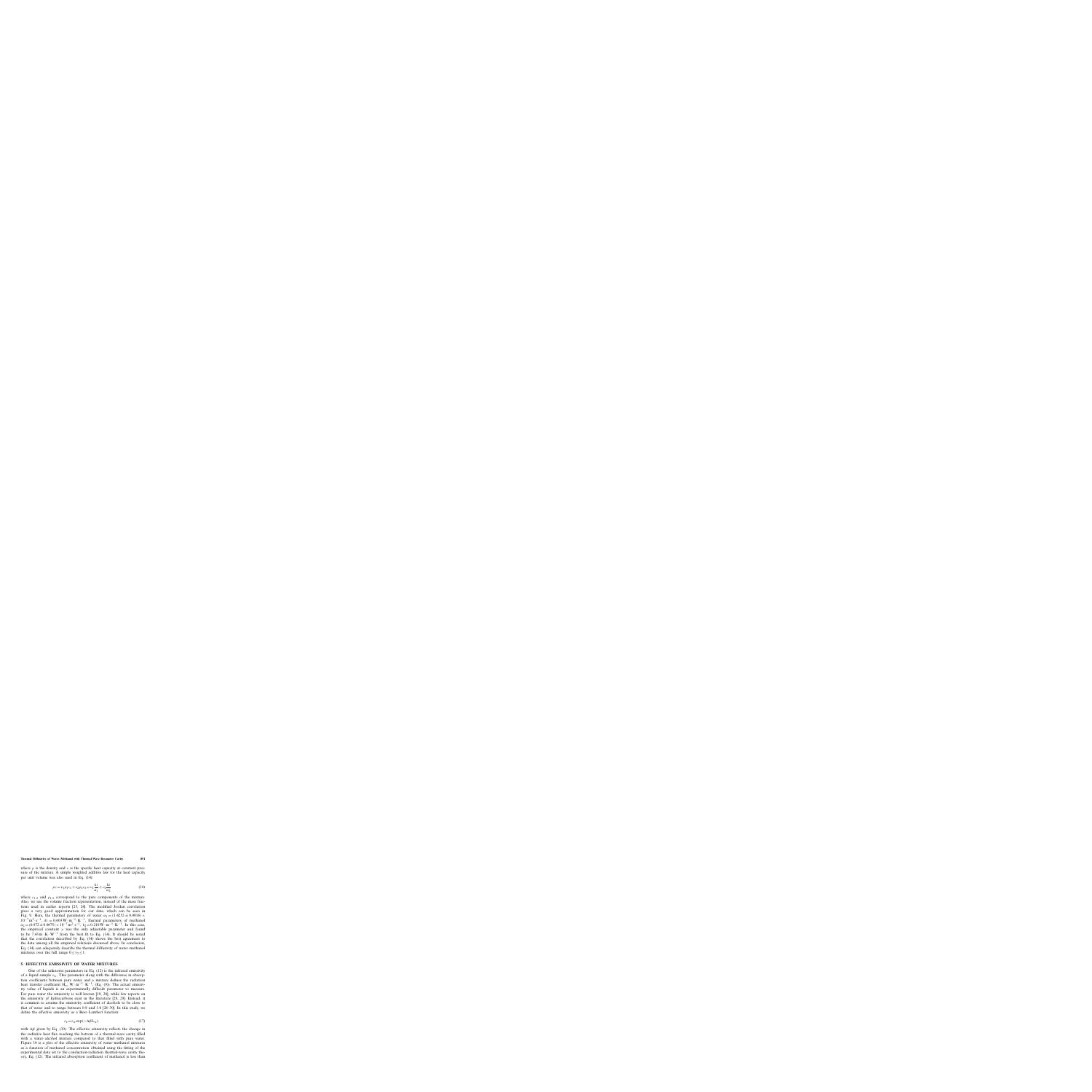

**Fig. 10.** Effective emissivity vs. concentration of methanol in water.

that of water in the IR spectrum (Fig. 3); therefore, the absorption coefficient of water–methanol mixtures is also lower. It is generally expected that the lower the absorption coefficient of the mixture compared to water, the lower the infrared emission coefficient at thermal equilibrium, in agreement with Kirchhoff's law [31]. Equation (10) expresses trends satisfactorily consistent with Kirchhoff's law, since  $\Delta \beta$  [v<sub>2</sub>]= $\beta_w - \beta_m$  [v<sub>2</sub>] increases with increasing methanol concentration  $[v_2]$ , leading to a decreasing effective emissivity  $\varepsilon_e$  [v<sub>2</sub>]. This trend is consistent with the expected decreasing effective absorptivity of the mixture by virtue of Kirchhoff's law, and it is clearly observed in Fig. 10. It should be noted that the value of the measured emissivity for pure water is very close to the literature data [19, 20].

Results for emissivity values reported in the literature are usually obtained using IR thermography and thus are spectrally limited by the bandwidth of the IR camera, for example,  $3-12 \mu m$  [28] and  $8-12 \mu m$  [30]. The present photopyroelectric technique can detect the infrared flux integrated over the entire IR spectrum on account of the effectively infinite spectral bandwidth of the thermal (pyroelectric) detector, which makes it very promising for measurements of the true emissivity of liquids over the entire infrared spectrum, in closer agreement to the theoretical definition of this property. Moreover, use of Eq. (12) and photopyroelectric measure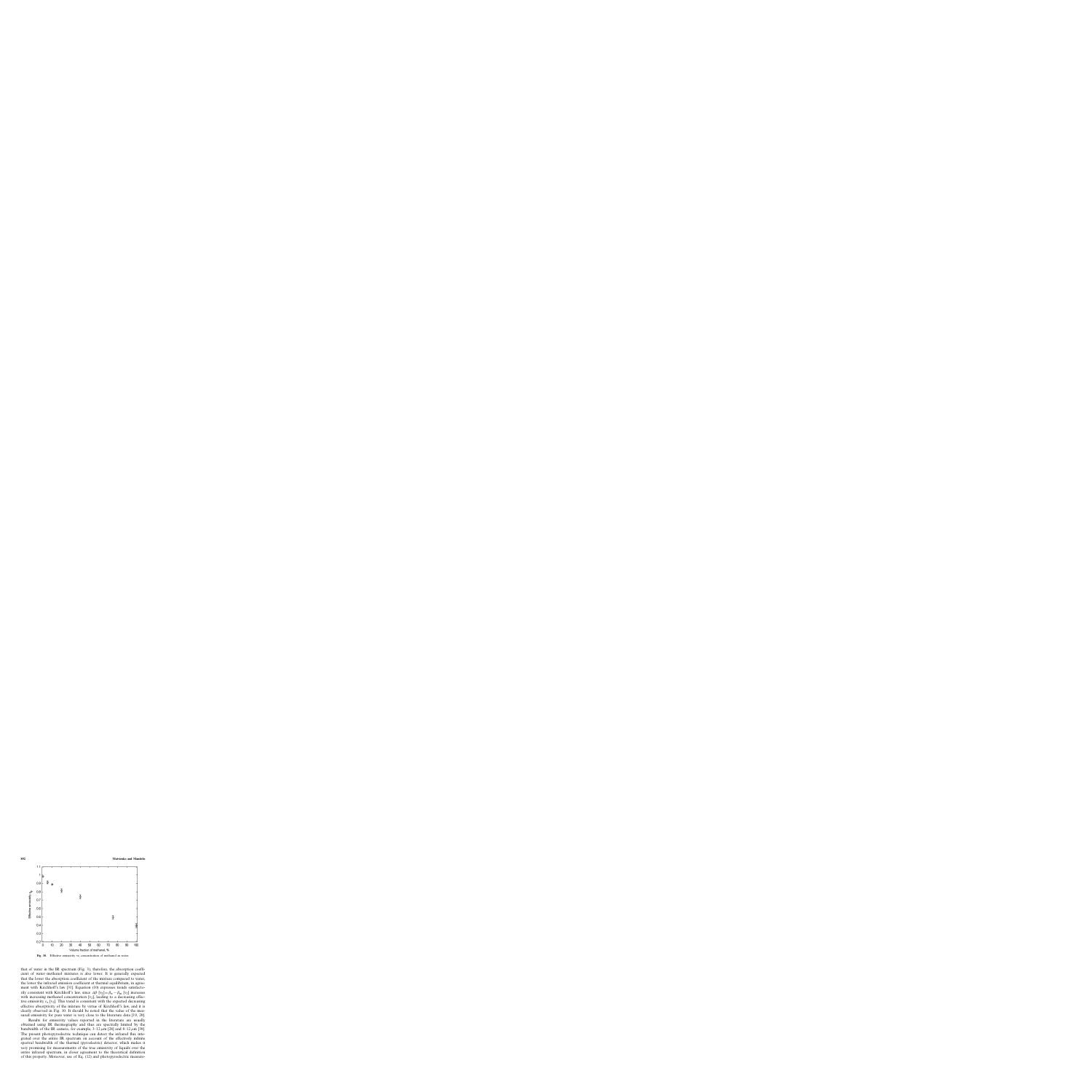ments of  $H_e$  or  $\varepsilon_e$  can yield values of the mean infrared absorption/emission coefficient,  $\beta_m$  [v<sub>2</sub>], of water–methanol or other liquid mixtures using Eqs. (9) or (17). These kinds of measurements are very difficult, or impossible, to carry out with conventional techniques.

## **6. CONCLUSIONS**

Photopyroelectric frequency scans using a TWRC and a novel theoretical conduction–radiation model have proven to be a robust tool for the simultaneous determination of thermal diffusivity and effective infrared emissivity of water–methanol mixtures. The fixed dimensions of the cavity setup allow measurements of water mixtures with methanol at low concentrations. The instrumental transfer function is accounted for by using a photopyroelectric frequency scan of the open cavity. The frequencyscan measurements show maximum resolution of the photothermal signal in water at the level of 0.5% mixture by volume of methanol. This is the highest thermopysical component resolution of the water–methanol mixture reported to date. The method features simultaneous determination of the effective spectrally-averaged infrared emissivity of the water– methanol mixture, an otherwise difficult, or impossible, measurement when using conventional thermophysical, or other, techniques. Semi-empirical expressions for the mixture thermal diffusivity and infrared emissivity as functions of methanol concentration have been introduced. The expression for infrared emissivity is consistent with the physical principle of detailed balance (Kirchhoff's law). The expression for thermal diffusivity was found to explain the data satisfactorily over the entire methanol volume-fraction range  $0 \lt v_2 \lt 1$ . Straightforward application of the present method appears to be promising for dual measurements of diffusivity and effective emissivity of other liquids and liquid mixtures.

### **ACKNOWLEDGMENT**

The authors are grateful to the Natural Sciences and Engineering Research Council of Canada (NSERC) for a Discovery Grant to A. Mandelis that made this research possible.

#### **REFERENCES**

- 1. M. Hendrix, A. Leipertz, M. Fiebig, and G. Simonsohn, *Int. J. Heat Mass Transfer* **30**:333 (1987).
- 2. A. Leipertz, *Fluid Phase Equilib*. **125**:219 (1996).
- 3. J. Wang and M. Fiebig, *Int. J. Thermophys*. **16**:1353 (1995).